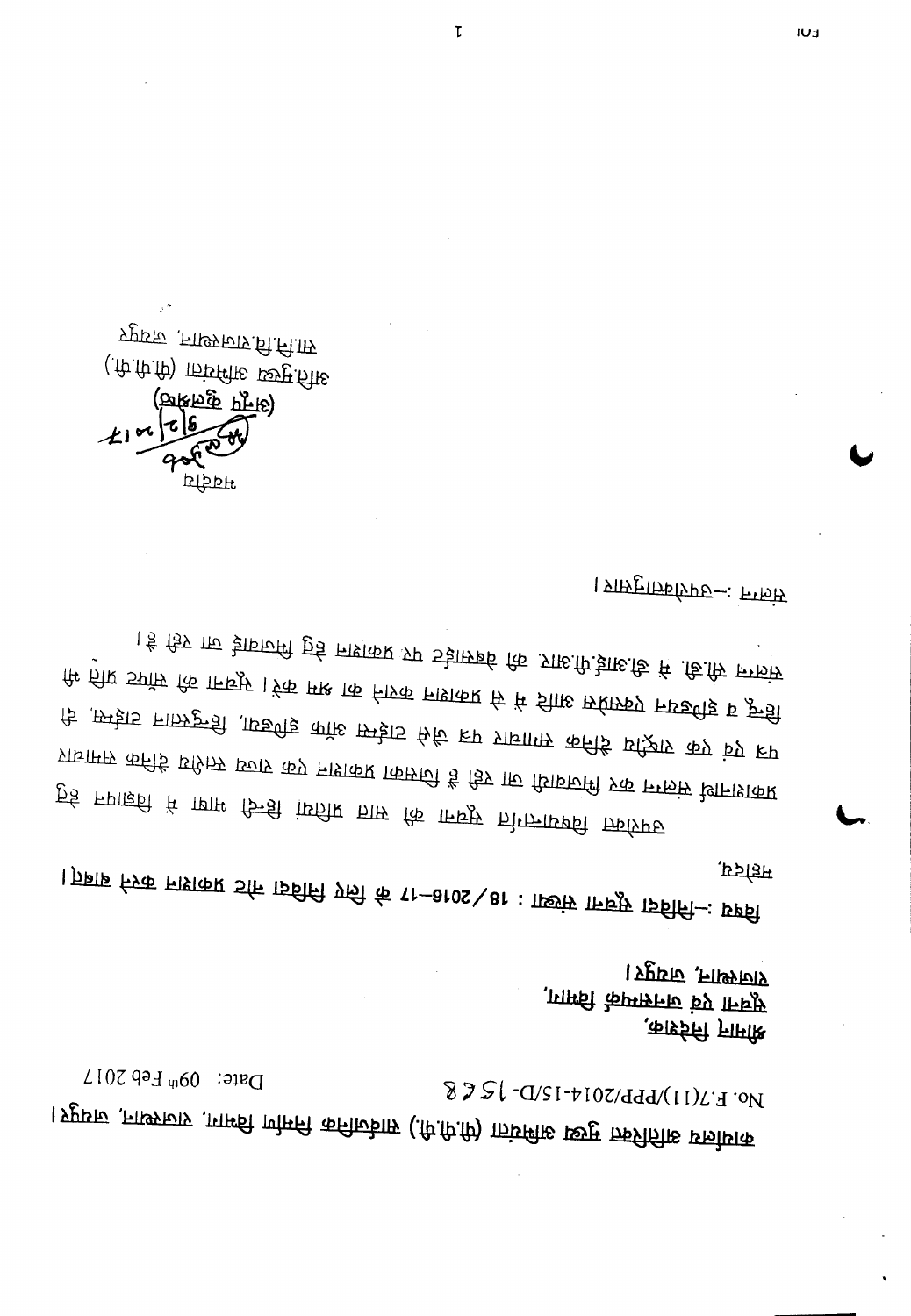No. F.7 (11)/PPP/2014-15/D- 15 C & Date: 9<sup>th</sup> Feb 2017 प्रतिलिपि निम्नलिखित को सूचनार्थ एवं आवश्यक कार्यवाही हेतु प्रेषित है:-

- 1. निजी सचिव, अति. मुख्य सचिव सार्वजनिक निर्माण विभाग एवं इन्फ्रा, राजस्थान, जयपुर।
- 2. निजी सचिव, शासन सचिव, सार्वजनिक निर्माण विभाग, राजस्थान, जयपुर
- 3. मुख्य अभियंता एवं अतिरिक्त शासन सचिव/मुख्य अभियंता (सड़क) सार्वजनिक निर्माण विभाग, राजस्थान, जयपुर।
- 4. अतिरिक्त मुख्य अभियंता सार्वजनिक निर्माण विभाग जोन–समस्त।
- 5. अधीक्षण अभियंता सार्वजनिक निर्माण विभाग<u>, / क्रेकेणे --प्रथम / पीपीपी --द्वितीय</u> |

2

6. प्रोजेक्ट डाइरेक्टर पीपीपी यूनिट-I जयपुर ।

...,,,

7. ए.सी.पी. सार्वजनिक निर्माण विभाग, राजस्थान, जयपुर।

7'0م (अर्नूप कुल

अति.मुख्य अभियंता (पी.पी.पी.) सा.नि.वि.राजस्थान, जयपुर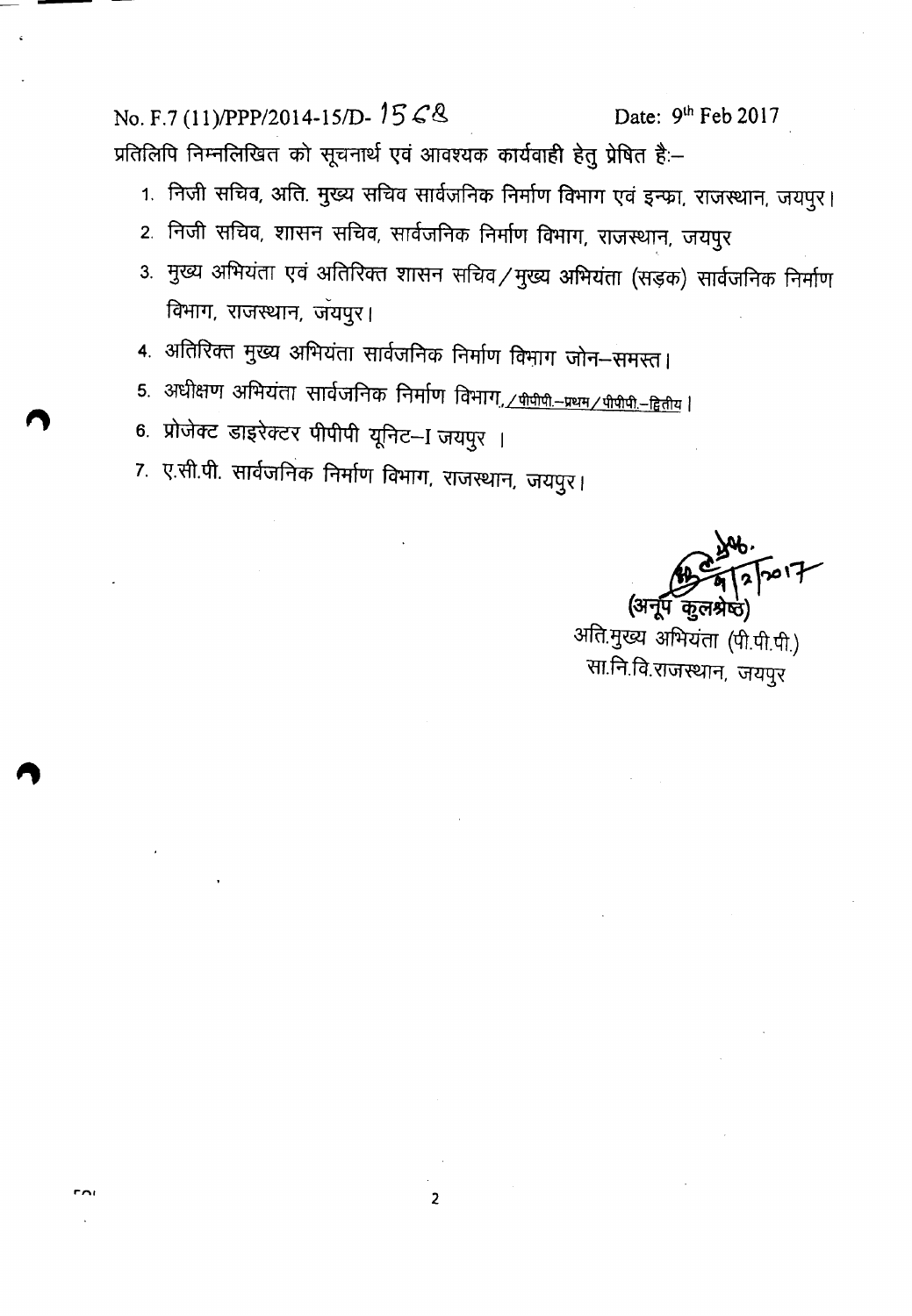#### **OFFICE OF THE ADDITIONAL CHIEF ENGINEER (PPP) P.W.D., RAJASTHAN, JAIPUR**

**No. F.7** (11)/PPP/2014-15/D-  $\vert 56\%$ 

### **NIT No. 18/2016-17 EXPRESSION OF INTEREST**

**for**

# **Empanelment of Agencies / Organisations/lnstitutions for Social Impact Assessment Study**

**On behalf of Hon'ble Governor of Rajasthan, Expression of Interest in specified format are invited from reputed Agencies /Organisations/ Institutions for empanelment as SIA Agency for carrying out Social Impact Assessment & Rehabilitation and Resettlement under Rajasthan Right to Fair Compensation and Transparency in Land Acquisition, Rehabilitation and** Resettlement Rules, 2016 for the purposes of for projects where the State Government intends to acquire land for development of Highways in the State. The interested Agencies *IOrganisations!* Institutions may submit their detailed application online through e-procurement portal https://eproc.rajasthan.gov.in on or before 15<sup>th</sup> March 2017 up to 11:00 AM. Detailed guidelines for submission of application online are available on the e- portal which may be followed.

Relevant details of EOI can be seen on website: http://sppp.rajasthan.gov.in. **https://eproc.rajasthan.gov.in & http://WWW.pwd.rajasthan.gov.in.**

ulshreshtha) **(A** op **uJshr shtha)**

A~d~t~onal**Chief Engineer** *(PPP) P~P* **DIVIsIOn,***Public* Works **Department,** Nirman **Bhawan, Jacob road Civil Lines'** *Jaipur- 302006* Email: <u>aceppp.pwd@rajasthan.gov.in</u> **Tel: +91-141-5110547**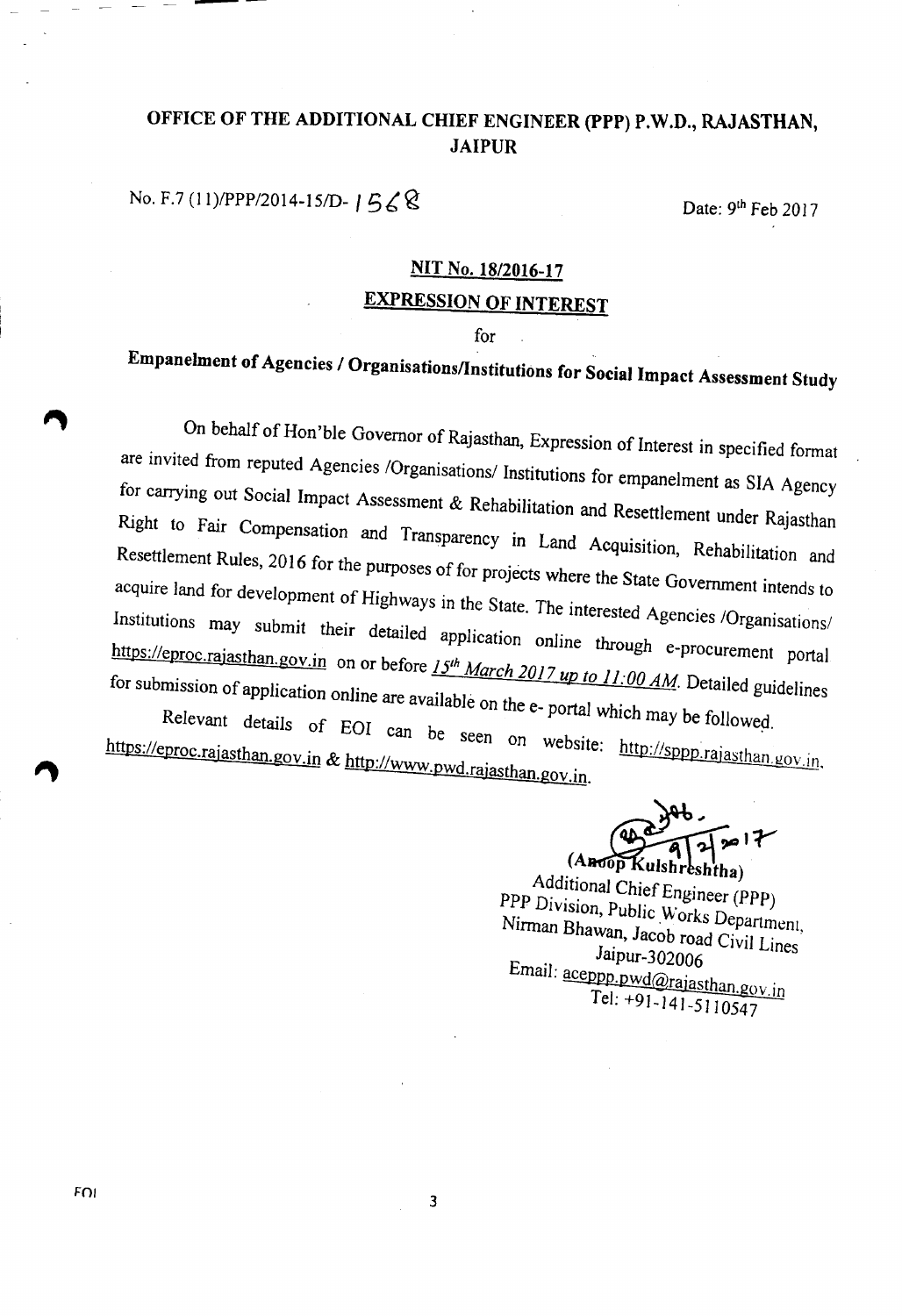#### **EXPRESSION OF INTEREST**

#### **for**

### **Empanelment of Agencies !Organisations! Institutions for Social Impact Assessment Study & Rehabilitation and Resettlement**

## **1. Request For Empanelment:**

 $\mathcal{L}$ 

1.1. The Government of Rajasthan through Public Works Department invites online applications in specified format from reputed Agencies /Organisations/ Institutions for **empanelment** as SIA Agency for carrying out Social Impact Assessment & Rehabilitation and Resettlement under Rajasthan Right to Fair Compensation and Transparency in Land Acquisition, Rehabilitation and Resettlement Rules, 2016 for the purposes of for projects **where the State Government intends to acquire land for development of Highways In the** State. It is also intended to build and to further continuously expand a database of **qualified agencies and institutions with the required skills and capacities to conduct Social Impact Assessments for land acquisition, rehabilitation and resettlement.**

#### **2. Eligibility**

- 2.1. The applicant should be an Agency / Organisation/ Institution in the field of Social Impact Assessment and possess comprehensive experience in undertaking social impact
- **assessment studies and R&R for at least three years or more.** assessment studies and R&R for at least three years or more.<br>2.2. It should have executed similar studies for any State Government or National or of successful accomplists. The applicant shall have to provide the documentary *problems* of
- **of SUccessful accomplishment all such studies with details.** of successful accomplishment all such studies with details.<br>2.3. The applicant should have minimum turnover of Rs. 10.00 lakh per annum over the last
- 2.4. The institution/ individual will have to provide details and documentary evidence of filing income tax returns for last two years except for those institutions which are exempted from filing income tax returns as per the provision of the relevant income tax rules
- *2.5.* The applicant should have experienced and sufficient work force to be deployed for data **collection and social impact assessment and R&R.**
- investigators, experts, technically qualified workforce comprising researchers. environment, forest information to revenue, agriculture/horticulture, civil engineers. investigators, experts in the field of revenue, agriculture/ horticulture, civil engineering,<br>environment, forest, information technology, social development, and any other relevant field relevant to the study, at least one team member should be woman. Details of
- Institution in the should not be under a declaration of ineligibility of correct and correct and correct and correct and correct and correct and correct and correct and correct and correct and correct and correct and corre certificate should be submitted by GOVI. of India/State Government. A self-declaration of  $\frac{1}{2}$ fraudulent practices issued by Govt. of India/State Government. A self-declaration certificate should be submitted as part of eligibility criteria.

# **3. Empanelment Process**

parameters viz age of incomparable control and analysed based on certain parameters viz age of incomparable on c the experience in terms of  $s_{\text{max}}$  of  $\alpha$  of regular staff as well as functional on certain the experience in terms of area & type of projects for which SIA study/similar experts and



 $F(1)$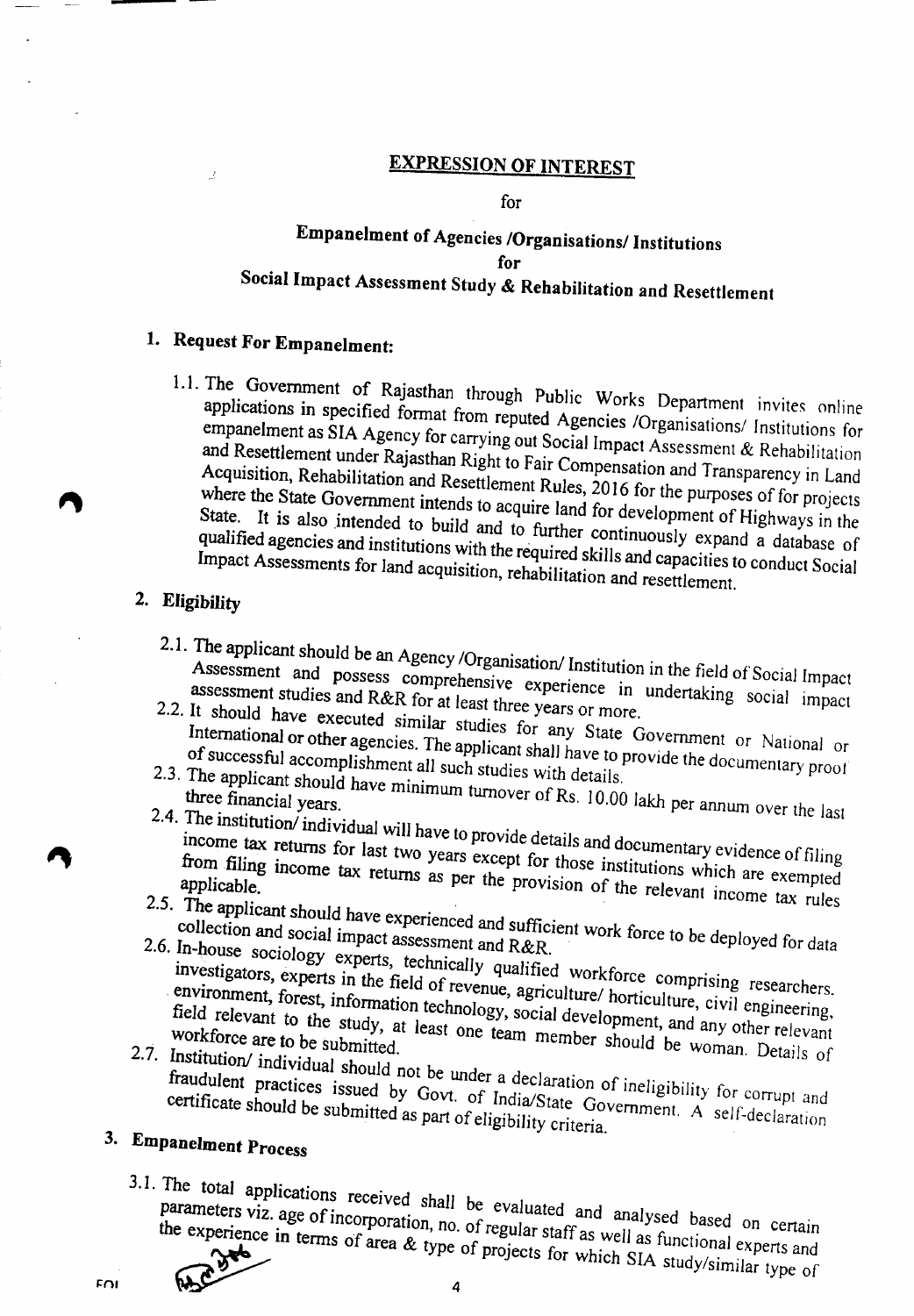study has been conducted etc. The Department shall consider the applications for empanelment of the organisations on the basis of the description of the organisations, presentation made before the selection committee, and based on such analysis. The Department shall be competent to empanel more than one SIA agency to function in any particular district/districts. The interested organization shall have to mention its choice regarding area for SIA study in terms of any particulars district/districts, Division or whole of State of Rajasthan. The Department reserves the right to empanel any SIA Agency to perform in any area determined by Department. The empanelment shall initially be for a period of one year and shall be subject to decision by the Department regarding the extension of this period.

3.2. Any incorrect, unfair or false information supplied by the institution or individual will result into deletion from empanelment for future. The original documents or self-attested proof of the institutions/individuals may be produced as and when called.

#### 4. Scope of Work

4.1. The Department shall choose any of the organisations empanelled and the SIA study shall be conducted on the request and strictly in accordance with the provisions of the LARR Act, 2013 and Rajasthan Right to Fair Compensation and Transparency in Land Acquisition, Rehabilitation and Resettlement Rules, 20] 6.

### 5. Process of Engagement for Study

5.1. The Department shall ask for rate proposal from the empanelled organisations. On the requisition of Department for conducting SIA, empanelled SIA agencies shall submit within a fortnight the Fees/Cost to be charged for such SIA study. This calculation shall be based upon the area and sociological/geographical features of the area to be acquired. This will clearly indicate the expected no. of project affected families and other factors that are considered as basis for calculating the fees for SIA study. Department shall issue following the due procedure.<br>following the due procedure.

# 6. Online Application Process

- 6.1. It is mandatory for all the applicants to have class-III Digital Signature Certificate (DSC) from any of the licensed Certifying Agency (CA). Bidder should do Online Enrolment in the e- procurement portal of Government of Rajasthan using the option *Click Here 10* with the e-token official  $\frac{1}{2}$  and  $\frac{1}{2}$  and  $\frac{1}{2}$  and  $\frac{1}{2}$  signature enrolment has to be done. with the e-token, after logging into the portal.
- 6.2. The e-token may be obtained from one of the authorized Certifying Authorities such as eMudhra CA/ GNFC /IDRBT/ MtnlTrustline/ SafeScrpt/ TCS. The DSC should be in the in support of the class III DSC.
- 6.3. The applicant is required to submit its application online following the instruction appearing on the screen. A Bidders Manual Kit containing the detailed guidelines for e-

procurement portal, which may be referred. curement is also

 $\sim$   $\sim$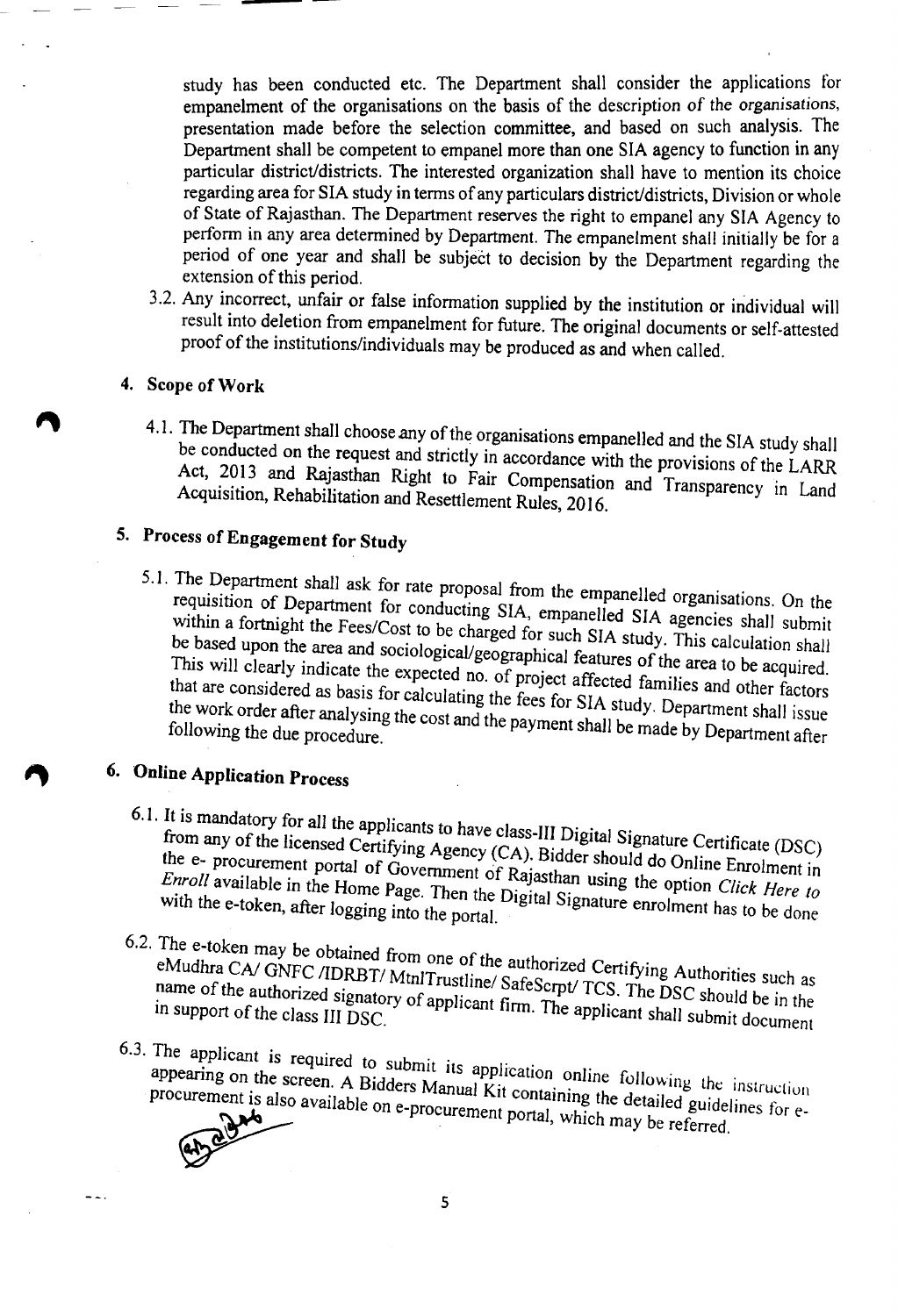- 6.4. The documents shall be prepared and scanned in different files (in PDF format) and uploaded during the on-line submission of the application.
- 6.5. Application to be submitted in electronic format shall conform to the procedure specified at the website "http://eproc.rajasthan.gov.in" of the Government of Rajasthan. Details of the application fee  $&$  processing fee document submitted physically to the Authority and the scanned copies uploaded online should be the same otherwise the application shall he summarily rejected.
- 6.6. The application should contain the profile of the organisation as well as the staffing pattern/details of the unit which shall be responsible for conducting Social Impact Assessment Study. Application should also contain the relevant experience in terms of studies conducted in the past either related to SIA or in similar field. The experience profile should elaborate the name of such studies, the project for which the studies were conducted, the date of start and finish of studies, area under studies and the clientele details in enclosed format.
- 6.7. The applicant is required to submit its application along with non-refundable Application Fee of Rs. 1000/- in the form of Demand Draft or Bankers Cheque drawn on *"Project Director PPP-I, PWD Jalpur"* payable at "Jaipur" & also a non-refundable Processing Fee of Rs. 1000/- in the form of Demand Draft or Bankers Cheque drawn on "MD RISL" payable at "Jaipur" without which the application shall not be entertained.
- 6.8. The ,application along with all relevant documents should be submitted online on https://eproc.rajasthan.gov.in before the due date and time. i.e. March 15, 2017 upto 11:00AM. The Demand Draft/Bankers Cheque both for Application Fee & Processing Fee should be submitted in original to the following address on or before March 15,2017 upto 11:00 AM:

*The Additional Chief Engineer (PPP) PPP Division, Public Works Department, Nirman Bhawan, Jacob road Civil Lines Jaipur-302006 Phone:* +91 141 *5110547*

- 6.9. The application shall be opened on March 15, 2017 at II :30AM in the office of the Additional Chief Engineer (PPP) PWD Rajasthan Jaipur in the presence of applicants who choose to be present.
- 7. Notwithstanding anything else contained to the contrary in this invitation, Department reserves the right to cancel / withdraw / modify fully or partially the "Request for Empanelment" or to reject one or more of the requests without assigning any reason and shall bear no liability whatsoever consequent upon such a decision.

 $(Anoop Kulshreshtha)$ Additional Chief Engineer (PPP) PPP Division, Public Works Department, Rajasthan, Jaipur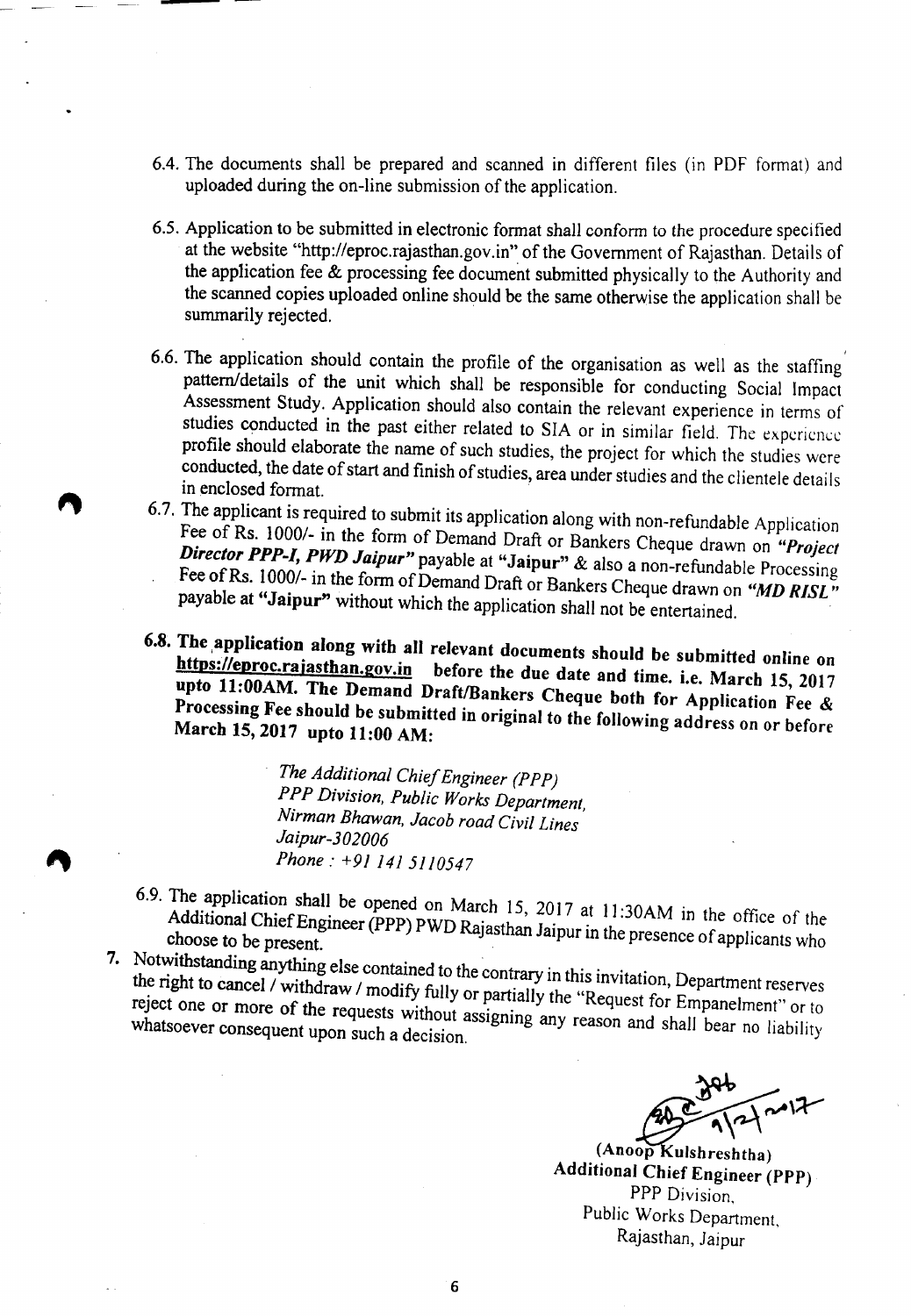## A. Format for Application for Request for Empanelment

 $\epsilon$ 

| 1. |                                                                                                                                        |  |  |  |  |  |
|----|----------------------------------------------------------------------------------------------------------------------------------------|--|--|--|--|--|
| 2. | Type of Organisation: Company/Society/University/Any other (Specify)<br>Government shareholding/Controlling status: (Please elaborate) |  |  |  |  |  |
| 3. |                                                                                                                                        |  |  |  |  |  |
| 4. | Registration details of Institution(if applicable)(please attach proof)                                                                |  |  |  |  |  |
|    | Registration No.<br>i)                                                                                                                 |  |  |  |  |  |
|    | ii) Registration Date                                                                                                                  |  |  |  |  |  |
|    | iii) Registration Act                                                                                                                  |  |  |  |  |  |
| 5. | Income details for Institutions/Individuals (as applicable)                                                                            |  |  |  |  |  |
|    |                                                                                                                                        |  |  |  |  |  |
|    |                                                                                                                                        |  |  |  |  |  |
|    |                                                                                                                                        |  |  |  |  |  |
| 6. | Contact Details:                                                                                                                       |  |  |  |  |  |
|    |                                                                                                                                        |  |  |  |  |  |
|    |                                                                                                                                        |  |  |  |  |  |
| 7. | Turnover:                                                                                                                              |  |  |  |  |  |
|    |                                                                                                                                        |  |  |  |  |  |
|    |                                                                                                                                        |  |  |  |  |  |
|    |                                                                                                                                        |  |  |  |  |  |
|    | (Attach document)                                                                                                                      |  |  |  |  |  |
| 8. | No. of employees (Details to be submitted as per Format B)                                                                             |  |  |  |  |  |
|    | a) No. of regular staff                                                                                                                |  |  |  |  |  |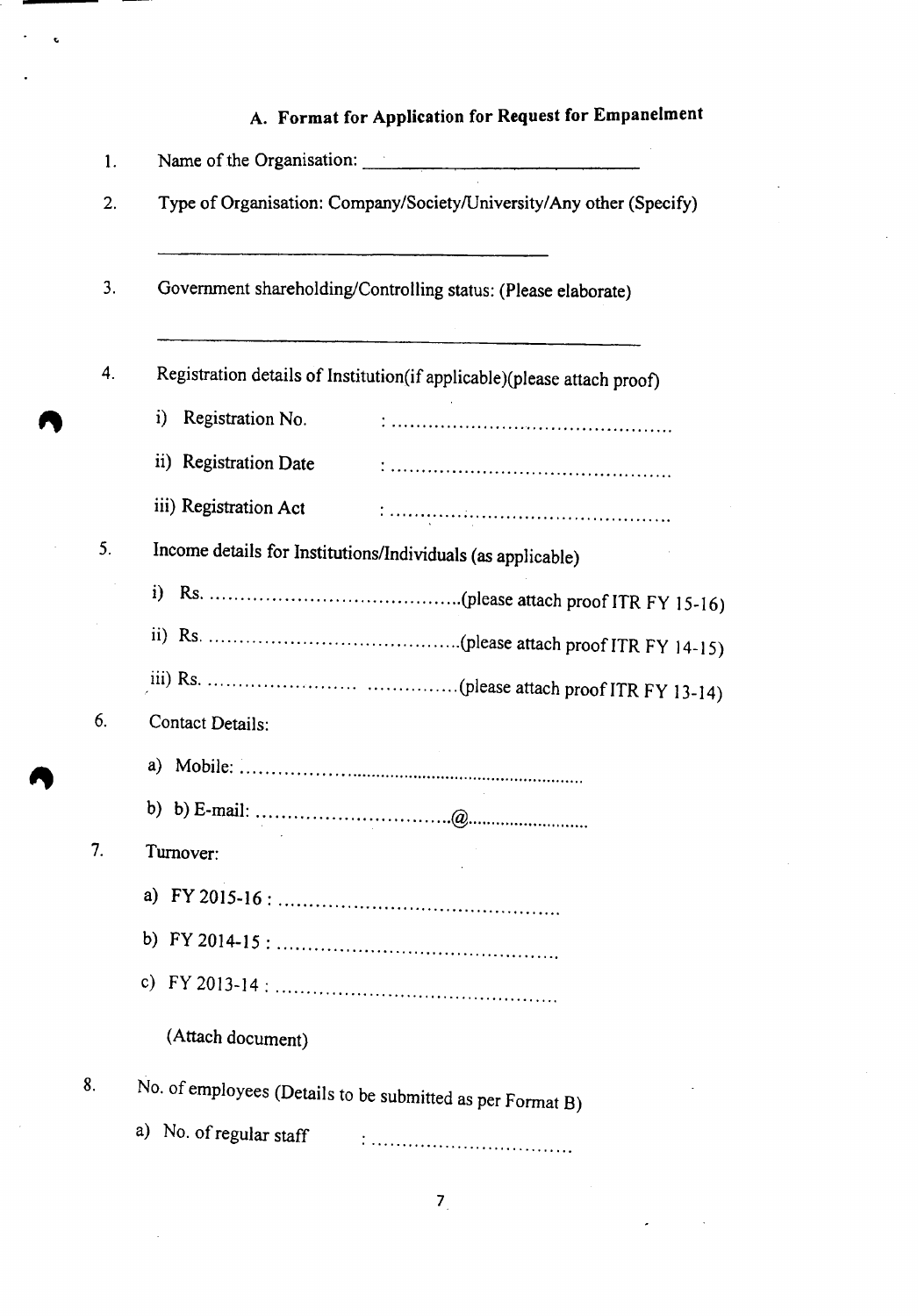b) No. of contractual staff. **. .**

9. Experience detail (for last 5 years and completed projects):

| Name of<br>Study | Period of<br>study | Title of<br>project | Type of project<br>(linear/concentric) | Area | Name of<br>the client |
|------------------|--------------------|---------------------|----------------------------------------|------|-----------------------|
|                  |                    |                     |                                        |      |                       |
|                  |                    |                     |                                        |      |                       |
|                  |                    |                     |                                        |      |                       |
|                  |                    |                     | $AA$ <sub>d</sub> $A$                  |      |                       |

\_ (Add annexure if required)

10. Choice of area (Indicate Yes / No for the appropriate choice):

- 1. Whole of Rajasthan ------------------ \_ ii. I>ivisions------------------------- \_
	-
	- (Ajmer/Jaipur/Bikaner/Bharatpur/Kota/Udaipur/Jodhpur)
- Ill. I>istricts(Name the I>istricts) ..

#### 11. Self-declaration

(attach undertaking as given below on Non-Judicial Stamp Paper of Appropriate Value)

It is hereby solemnly affirmed that the applicant is not under a declaration of ineligibility for corrupt and fraudulent practices issued by any state Govt. or Government of India or any other agencylInstitution. Certified that *I1we* accept all terms of reference of the empanelment/instructions/eligibility. The information so given in the format is true and fair to my/our knowledge. If any information at the later stage found incorrect/unfair, the State Government is authorized to take any action against me/us as per law.

> Signature (Designation with date)